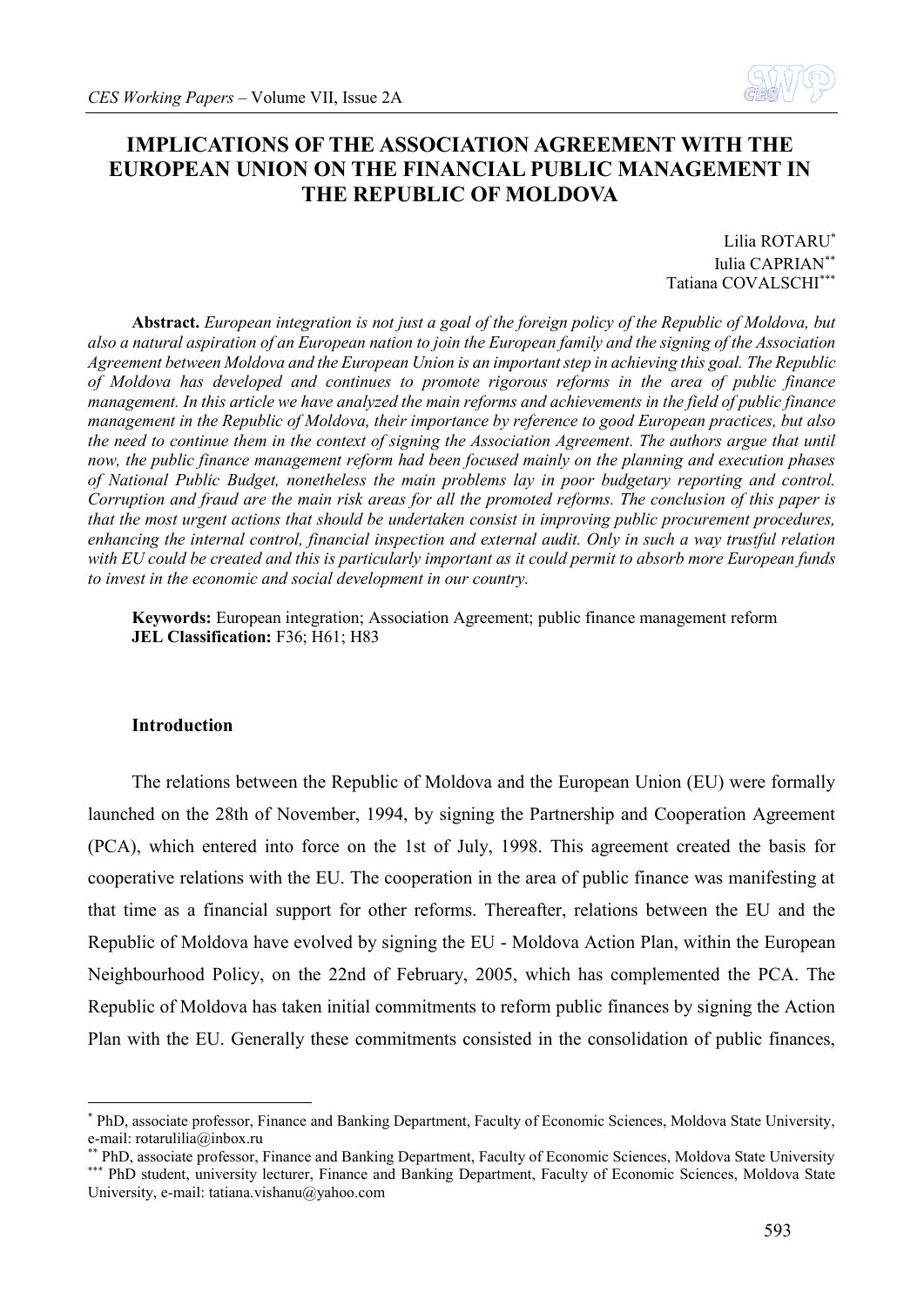tackling debt and reforming the fiscal system. At that time the EU support for public finance management reforms evolved from budget financial support to twinning initiatives in the field of public internal financial control and public procurement system. At present the legal framework of the relations between Moldova and the EU is defined by the Association Agreement, which replaced the CPA. The signing of the Association Agreement between the EU and the Republic of Moldova is an important step to European integration, a new stage of the relations between both sides, which brings Republic of Moldova closer to the European values. The agreement, signed on the 27th of June, 2014 recognizes Moldova's European aspirations and represents not only a base for a cooperation in about 25 sectors, including public finance, but and a connection of the Republic of Moldova's political and economic systems to European values and EU regulations. The Republic of Moldova has developed and continues to promote rigorous reforms in the sphere of public finance management since obtaining its independence. The paragraphs below provide the overview of reforms which are currently in progress in the Moldovan public finance system and budget management, including the assessment of their importance by reference to good European and international practices, but also their perspective in connection to the commitments that result from the Association Agreement.

### **1. Literature review and theoretical background**

European Integration requires changes in the management of public finance. There are two main motivations for the changes in the public finance management in this context. First, as it is argued by Hallerberg and Yläoutinen (2008), is the need for the country to comply with the Maastricht criteria, which includes direct restrictions on fiscal policy (deficits and debts) and this requires more advance techniques of public finance management. The second motivation is the need to create trustful relations with European authorities by demonstrating good abilities to manage public funds. As it is argued by Vasicek and Maletic (2010, p.26), "by introduction of pre-accession assistance programmes the European rules for managing public finance were also partially introduced".

Vasicek and Maletic (2010, p.25) also note that the preparatory activities for the accession into the European Union is associated with important changes in the management of public finance through the introduction of the following elements: strategic planning, multi-annual budget framework, fiscal discipline, internal audit as well as financial management and control system based on clearly set work processes and procedures. Basing on previous studies on this subject Wescott (2008, p. 2) complements this key elements of the public finance management reform in developed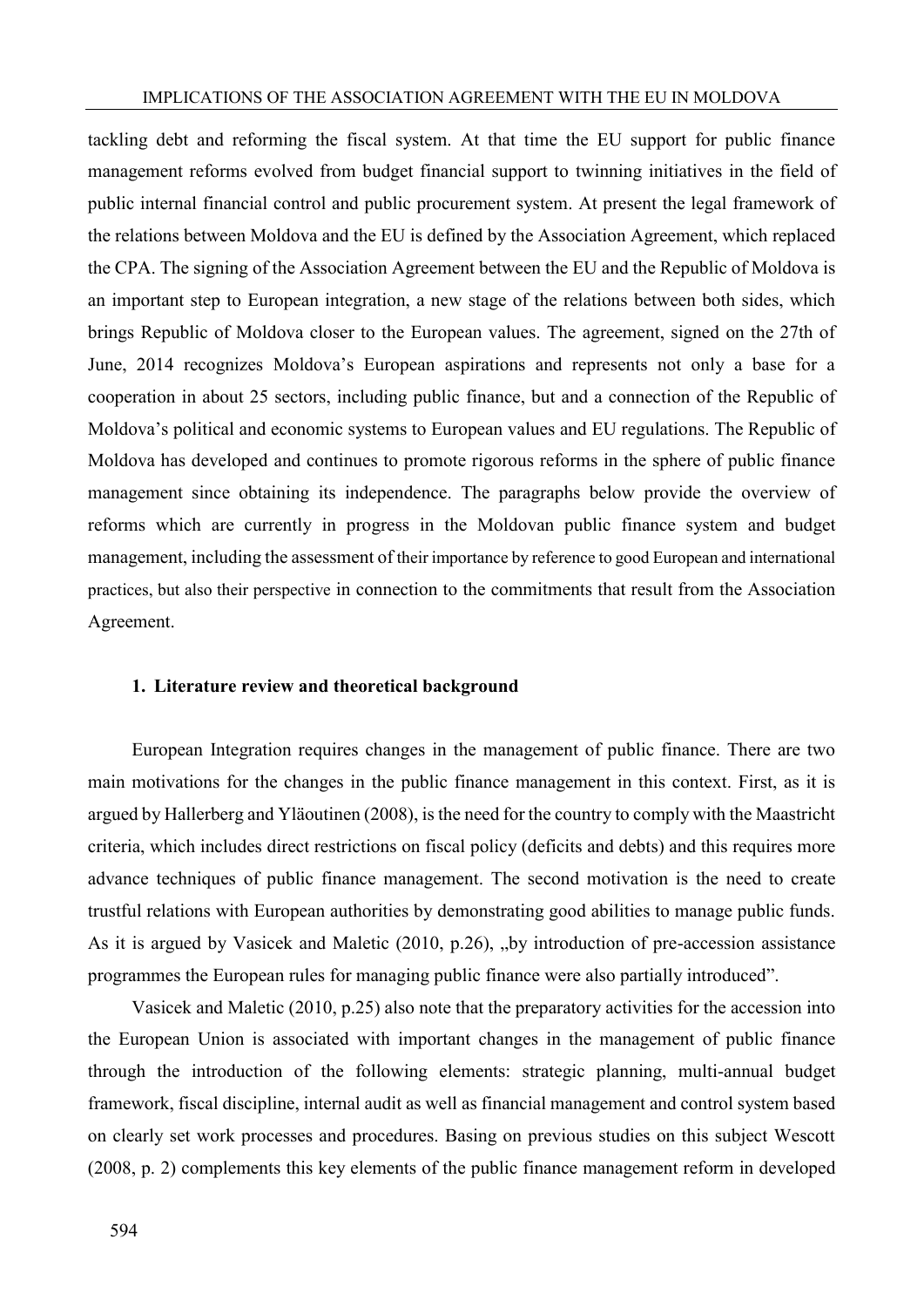#### Lilia ROTARU, Iulia CAPRIAN and Tatiana COVALSCHI

countries with greater flexibility to managers and organizations in reallocating funds within budget, the emphasize on targets and the use of performance information and computerized information systems providing timely financial and related information. We consider that these reform actions represent an adaptation of the public finance management practices as to correspond to a far more wide reform of the public sector administration, known as the "New Public Management". This reform of the public management represents a shift from the governance of "rules" to the governance of "scopes". Translated into budgetary practices this means a shift from the incremental line-item budget to medium term program based budget. According to the World Bank (1998, p.17) and Allen and Tommasi (2001, p.19-20) the main three goals that should be pursued by the public finance management reform are the aggregate fiscal discipline, resource allocation based on strategic priorities and efficiency and effectiveness of programs and service delivery. These goals are very hard to be achieved as this represents a complex change of the public finance management practices, starting with the national public budget preparation, its execution and finishing with public financial control.

#### **2. Data and methodology**

The study of the ongoing public finance reforms in the Republic of Moldova performed in this paper is based on the synthesis of the information from several reports on the activity of the Ministry of Finance, the World Bank reports on the technical assistance project in Republic of Moldova, the Strategy on the Development of Public Finance Management 2013-2020 and the Public Financial Management Performance Report prepared in 2011, that has been commissioned by the European Commission.

Regarding the conclusions on the impact of the Association Agreement provisions on the management of public finance reforms, the conclusions were deducted from the analyses of the Association Agreement, EU-Moldova Association Agenda and the Financing Agreement between the Government of the Republic of Moldova and the European Union.

# **3. Achievements and problems in the area of public finance management in the Republic of Moldova**

The analysis of the experience of the countries that are already EU Members shows that European integration has coincided with the application of best practices in public financial management to ensure sustainability, performance, transparency and accountability of public finance.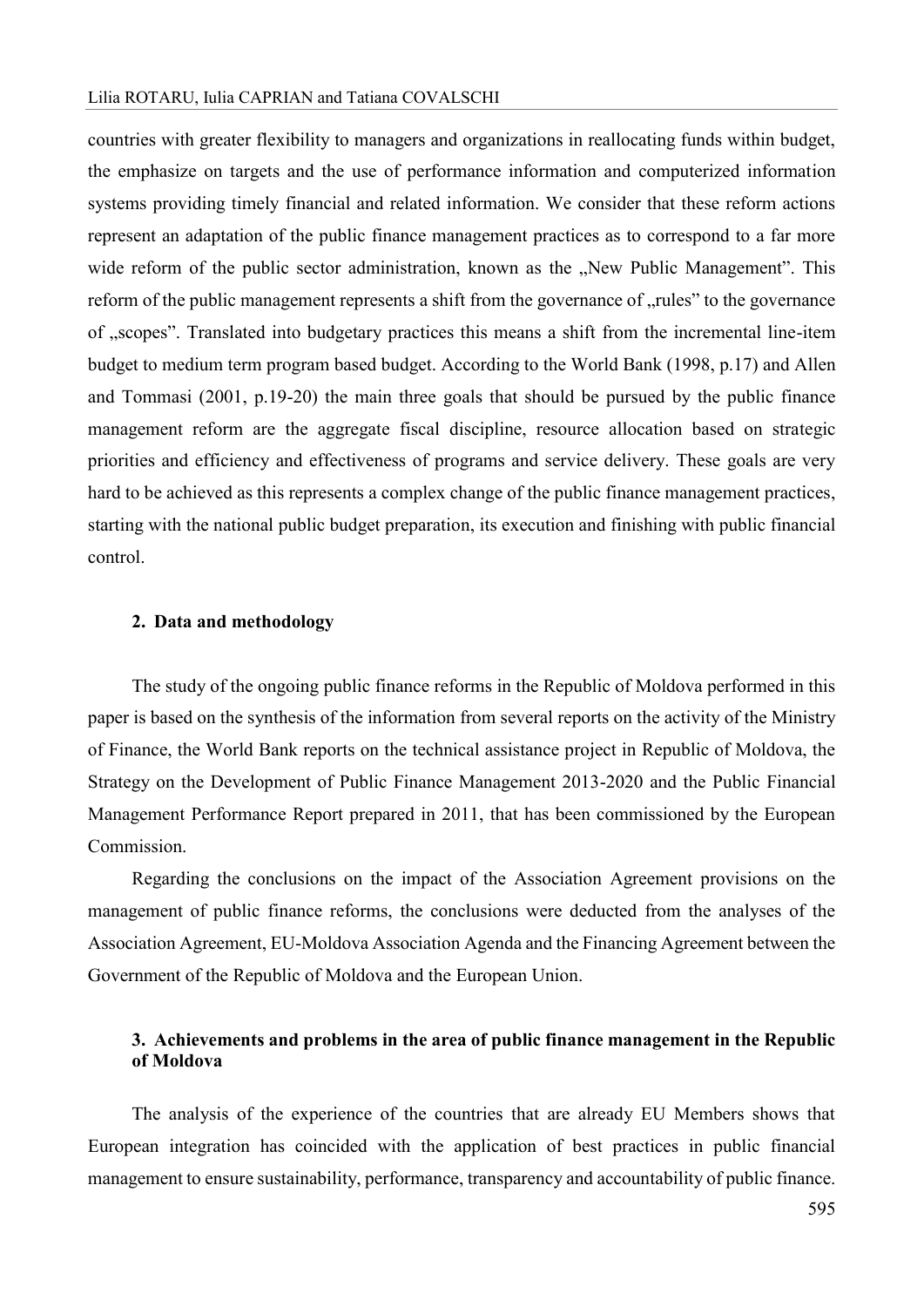The main directions of the reforms for strengthening public financial management in the Republic of Moldova coincide with those goals. As it follows we will shortly describe the main reform actions that are being performed in our country.

The public finance management reform actions were started in the Republic of Moldova mainly after 2000 and resulted from the commitments that our country has taken to achieve the Millennium Development Goals at the New York Millennium Summit in September, 2000. That is why the period after 2003 was marked by the strategic planning actions at the country level through the development of national strategies in the Republic of Moldova, the first such strategy being the Strategy for Growth and Poverty Reduction. In order to support the practical application of the strategy's provisions it was necessary to review the myopic budget planning process by increasing the time horizon for planning, shifting the emphasis from resources to results, but also linking policies and budget planning. This was performed by introducing a new tool in planning the National Public Budget (NPB) in 2002, namely the Medium Term Expenditure Framework (MTEF) (since 2011 – the Medium Term Budgetary Framework (MTBF)). So we can say that Moldovan authorities have a rich experience with MTF application as so far 11 such documents have been already developed. This area however should be considered as work in progress because MTBF practice has some limitations related to the credibility of the forecasts. More than that, there is still much room to improve detailed processes as well as organisational capacities and skills in the central and local government institutions. There is also a need to advance to a Medium Term Performance Framework that would include sector budgets based on performance indicators.

The main project supporting the Moldova's public finance management developments during 2006-2013 have been the World Bank - funded Public Finance Management Technical Assistance Project, which was completed in December 2013.The Public Finance Management Project (PFMP) represents the most complex program of reforms in this field and includes several activities (Figure 1). According to the World Bank reports the project has accomplished many of its intended results.

First of all the project was concentrated on continuing the previous MTEF reform and enhancing its results. Subsequently, new methodological guidelines for budget preparation have been developed as to integrate medium-term budget planning into the overall budget cycle and enable stronger links between budget allocations and government policy priorities. Besides that, in order to ensure the economic, efficient and effective management of public expenditure, the program-based budget methodology has been applied into practice. As a start it is implemented at the central level. At present the State Social Insurance Fund (SSIF) and the Compulsory Insurance Funds for Medical Assistance (CIFMA) are already being planned and executed basing on expenditure programs. The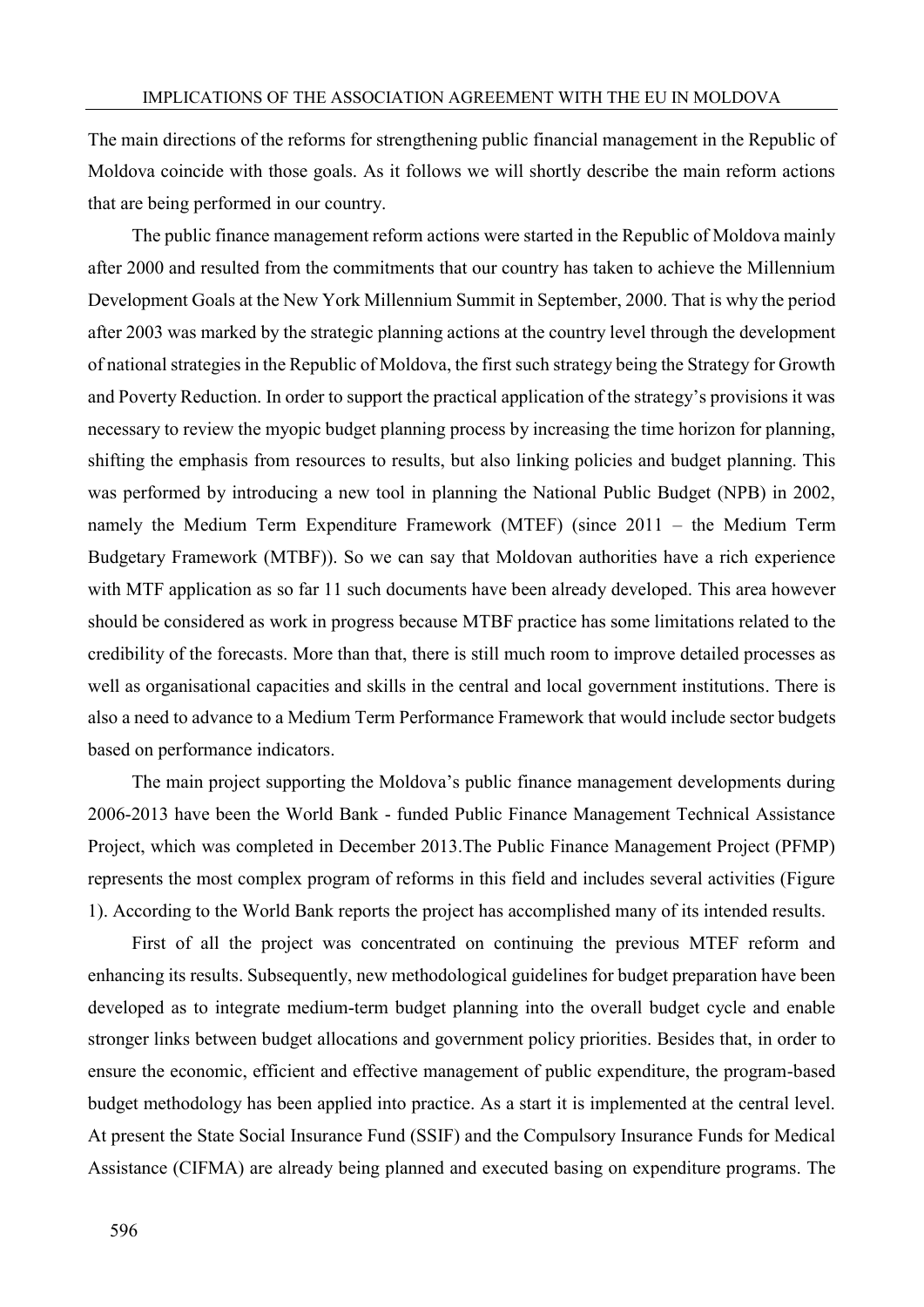share of the State Budget's expenditures that are included in expenditure programs is also growing. Subsequently, a new budget classification was developed and implemented in accordance with the requirements of the IMF GFS standards 2001. The new budget classification, which includes and program classification was adopted by the Ministry of Finance's Order No.190 of 31 December 2014 and entered into force from the 1st of January 2015, for the 2016 draft budget. Alignment of the newly developed budget classification and chart of accounts with international standards has laid a solid foundation for improved transparency of budget and financial reporting.



Source: Prepared by the authors based on data from the Ministry of Finance of the Republic of Moldova

Concerning the budget execution, the development of the Single Treasury Account (TSA) system was finalised in March 2007 when all budgets, including the whole local level as well as SSIF and CIFMA, were executed via the TSA, which is held in the National Bank of Moldova. All revenue is thus collected on the TSA and all payments are executed from there. Expenditure control is concentrated in the State Treasury within the Ministry of Finance and in the Territorial Treasuries. This contributed to increased transparency and efficiency of budget management through consolidation of all national public budget balances.

Another important action of this project, that represents the largest project activity, is the replacement of the current incomplete and non-integrated information system used by the Ministry of Finance for budget planning and execution with the Financial Management Information System (FMIS). This measure is not simply a technical task, but aims primarily to become a real support for the practical implementation of the new methodology of budget preparation and its execution. The automation of budget operations and financial controls will reduce the time to perform transactions and processing errors, will provide timely and reliable information for effective public expenditure management and enable reliable audit. The Treasury system, implemented through the FMIS is the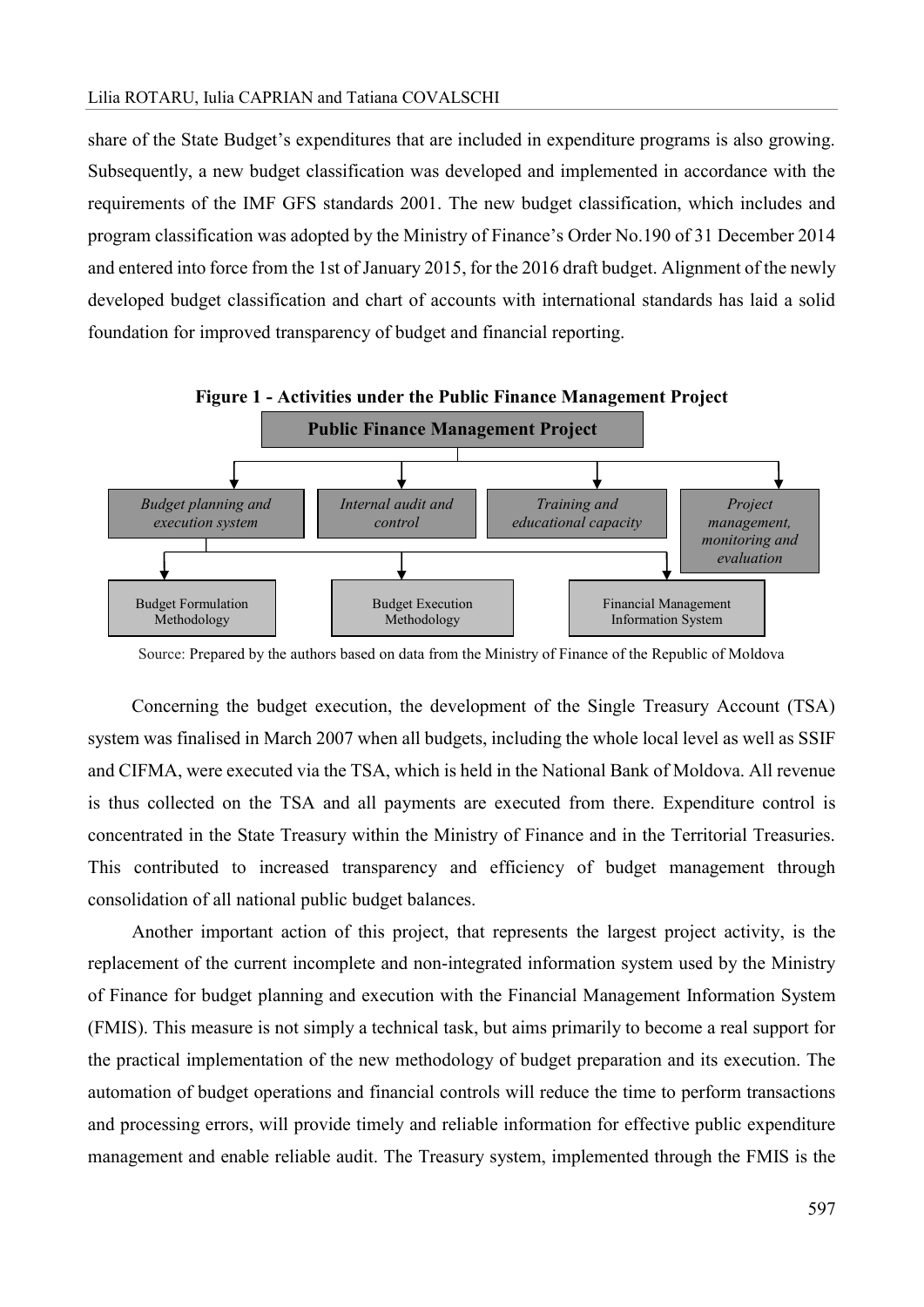main factor in providing proper authorization processes and controlling expenditure, ensuring that budget institutions do not exceed the available appropriation and the monthly allocation. So FMIS will ensure the Government with necessary tools for an effective planning and management of local and central government budgets. Unfortunately this reform measure is still underway.

The application into practice of an internal control and audit system in central government bodies in accordance with best practices and international standards is also one of the latest reform actions within PFMP. According to Moldova - EU Action Plan, Moldova has committed to implement the system of public internal financial control (PIFC) at national level in accordance with internationally recognized methodologies and standards and best EU practices. Subsequently this assumed a comprehensive reform of the internal control and audit in the public sector. Hence, the strengthen of the public financial control was achieved by developing and updating the legal framework for public internal financial control, the establishment of the Central Harmonization Unit (Directorate for the harmonization of public internal financial control within the Ministry of Finance) and internal audit units within central public institutions (77 units at the end of 2013), as well as staff training. According to the consolidated annual Report on public internal financial control prepared by the Ministry of Finance of the Republic of Moldova for the 2013 financial period (Ministry of Finance of the Republic of Moldova, 2014), the development of public internal financial control has registered important improvements, surpassing the implementation phase, during which the institutional foundation were laid, and moved to the consolidation phase, which supposes that the internal audit function should become fully functional and should make an important contribution to the sound management of funds public. We believe that strengthening the external public financial control performed by the Court of Accounts, the Financial Inspection and the National Anti-Corruption Centre is a natural step that should follow after that.

Besides the activities within PFMP there were and other important reforms that have been promoted in our country as to bring the public finance management closer to sound international practices. Regarding the external audit, the new Law on the Court of Accounts, effective from the 1st of January 2009 provides the basis for further development of external audit in line with the INTOSAI standards. Key change introduced by the new law is the shift from external financial control to regularity audit, which the Court of Accounts has carried out for the first time in 2010 by certifying the 2009 Government financial statements. Due to the lack of staff, the Court of Accounts is not able cover the whole spectrum of activities and shares its tasks with the Financial Inspection who audits smaller budget institutions, focusing however mainly on ex-post control of budget execution and regulatory audit.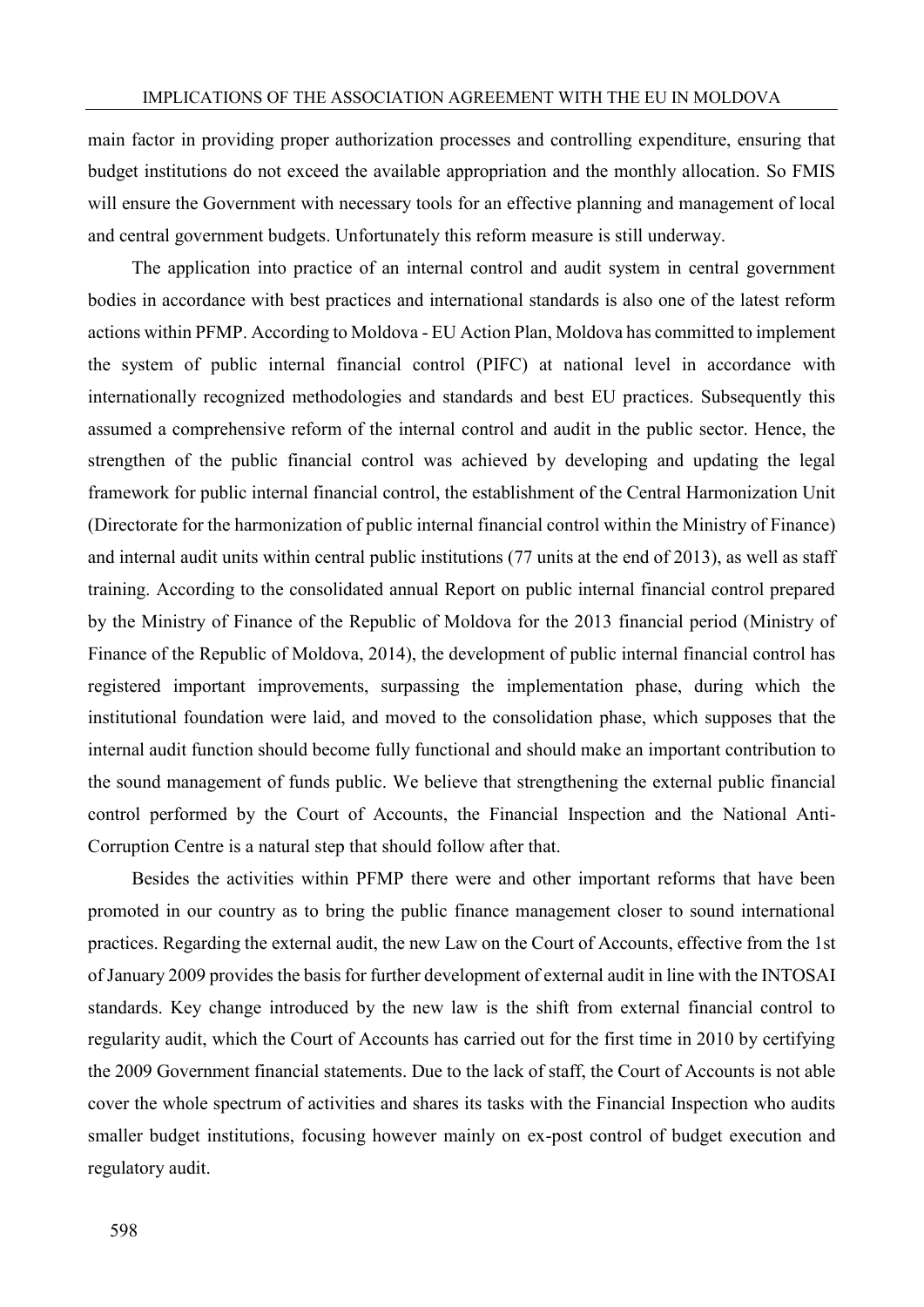#### Lilia ROTARU, Iulia CAPRIAN and Tatiana COVALSCHI

Basing on the international best practices, the transparency in public finance management has been increased. At present the data on national public budget execution and on the government debt is publicly available through publication on the Ministry of Finance's website. The information on the execution of the NPB is presented not only for the entire financial year but is reported and monthly. Moreover, public expenditure BOOST database allows the public to have access to detailing information on all NPB expenditures since 2005. Transparency is ensured and at the stage of state budget's preparation when the draft budget as well as the amendments to it are being placed on the official website of the Ministry of Finance for public consultation. The Ministry of Finance of the Republic of Moldova ensures transparency and direct participation of members of civil society in working groups responsible for developing the MTBF, which precedes the preparation of central governments budgets. However, amending and supplementing the law on state budget in Parliament remains less transparent.

There have been continuing efforts on the reform of fiscal decentralization lately. According to the National Decentralization Strategy, approved in April 2012, amendments to the Law No.397 on local public finance were adopted in December 2013. They mostly refer to the calculation mechanism of the transfers from the state budget and the local budgets, as well as shared taxes (breakdowns of general state taxes to finance local budgets). This actions come to ensure that in the future it will reduce the mixture of the political factor from the central level in the decision making process at the local level, and therefore it will enhance the capacity of local governments.

The impact of the promoted reforms on performance public finance management can be analyzed from the latest report on Public Expenditure and Financial Accountability (PEFA) that was conducted in 2011. The 2011 PEFA assessment has examined the fiscal system and practices in 2008, 2009 and 2010 and was commissioned by the European Commission. The assessment performed in this report included the evaluation of 31 performance indicators and concluded that there is a general improvement in public finances management in the Republic of Moldova, despite the fact that the assessed periods refer to adverse circumstances due primarily to external shock caused by the global economic crisis as well as the internal disruptions related to the protracted electoral period in 2009 and 2010. However, there are several indicators that show deterioration in the management of public finance. For example, the situation regarding the credibility of the public budget has registered a slight slowdown because the indicator of the composition of expenditure out-turn compared to original approved budget has worsened lately. As experts say, that is due to the impact of the economic crisis. Another limit refers to the disruptions in the preparation process of the budgets because of the political instability, which has lead to a deterioration of the orderliness and participation in the annual budget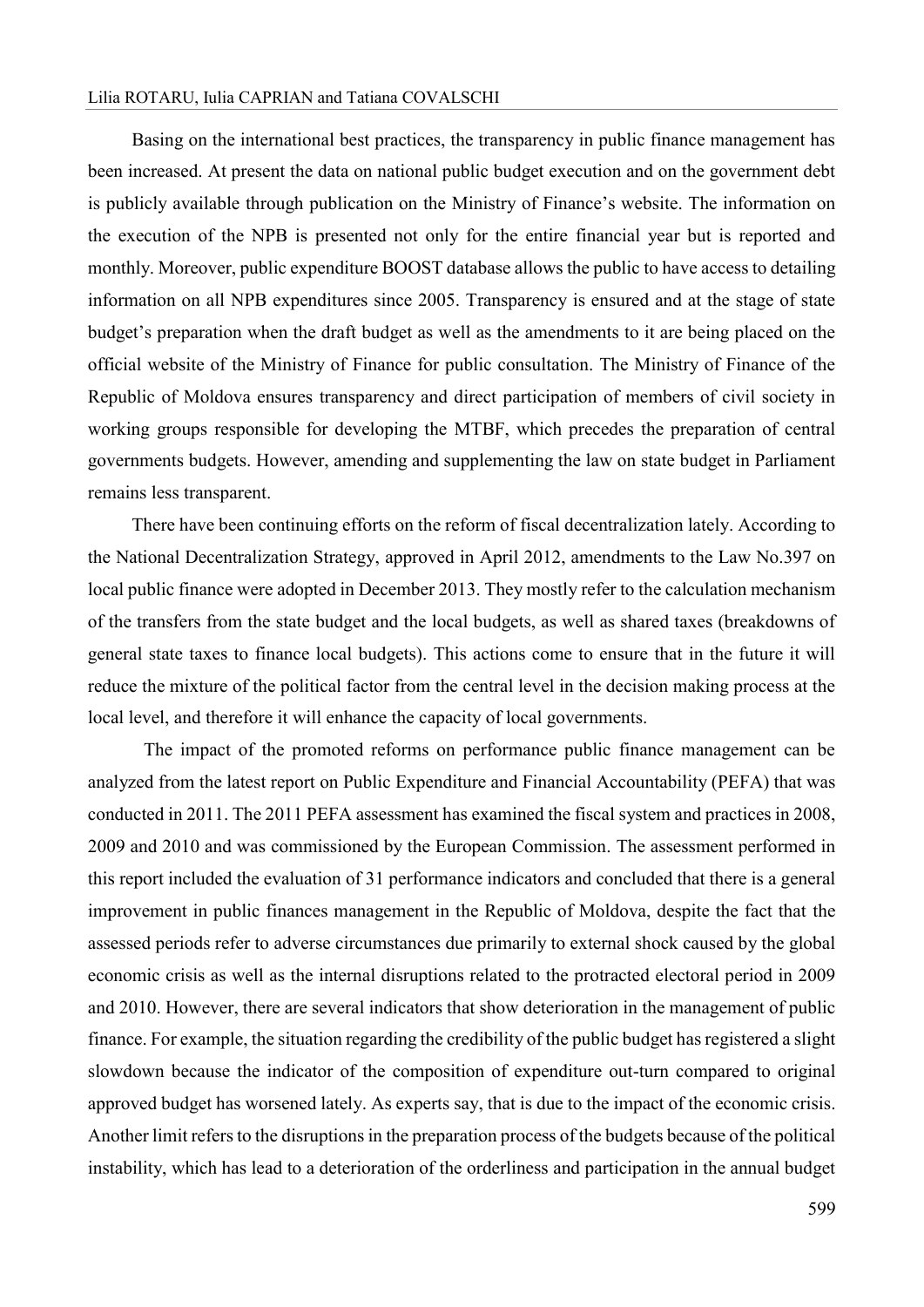process. The most important issues regarding the performance of sound management of public finance refer to the predictability in the availability of funds for commitment of expenditures, effectiveness of internal audit, quality and timeliness of in-year budget reports and of annual financial statements, legislative scrutiny of external audit reports and what is more important there are weaknesses that refer to donor practices. However, since the performance of the PEFA report, the situation of public finance management has been slightly improved. We believe that the adoption and the implementation of the Law on public finance and fiscal responsibility on the 25th of July, 2014 as well as the development of the Strategy on the development of public finance management for 2013-2014 mark an important step in understanding the main weaknesses that remain to exist so far and the necessary actions that should be taken to strengthen previous efforts to enhance the public financial management.

#### **3. The role of the Association Agreement on the management of public finance reforms**

The provisions of the Association Agreement on the objectives to be followed in the field of public finance represent a natural continuation of the reforms that are underway in the Republic of Moldova. Issues relating to public finance management are set out in Chapter 7 of Title IV of the Association Agreement between Moldova and the EU and the Association Agenda of the EU and Moldova. Thus according to article 47 of the Association Agreement, cooperation in public finance management, will focus on the implementation of international standards as well as EU good practice in this field, which will contribute to the development of a modern public finance management system in the Republic of Moldova compatible with basic EU and international principles of transparency, accountability, economy, efficiency and effectiveness".

In the budgetary sphere this cooperation is aimed at removing the shortcomings identified from the assessment of the public finance management. Thus it will focus mainly on improvement and systematisation of regulatory documents on the budgetary, treasury, accounting and reporting systems and their harmonisation on the basis of international standards respecting also good practice in the EU public sector; continuous development of multi-annual budget planning and the alignment to good EU practices; studying the practices of the European countries in inter-budget relations, in order to improve this field in the Republic of Moldova etc. A special attention will be given to the fight with budget fraud and corruption by improving public procurement procedures, strengthening public financial control, including efficient cooperation with the relevant EU institutions. The Agreement does not indicate specific measures to be taken; however, it states that there will be a regular dialogue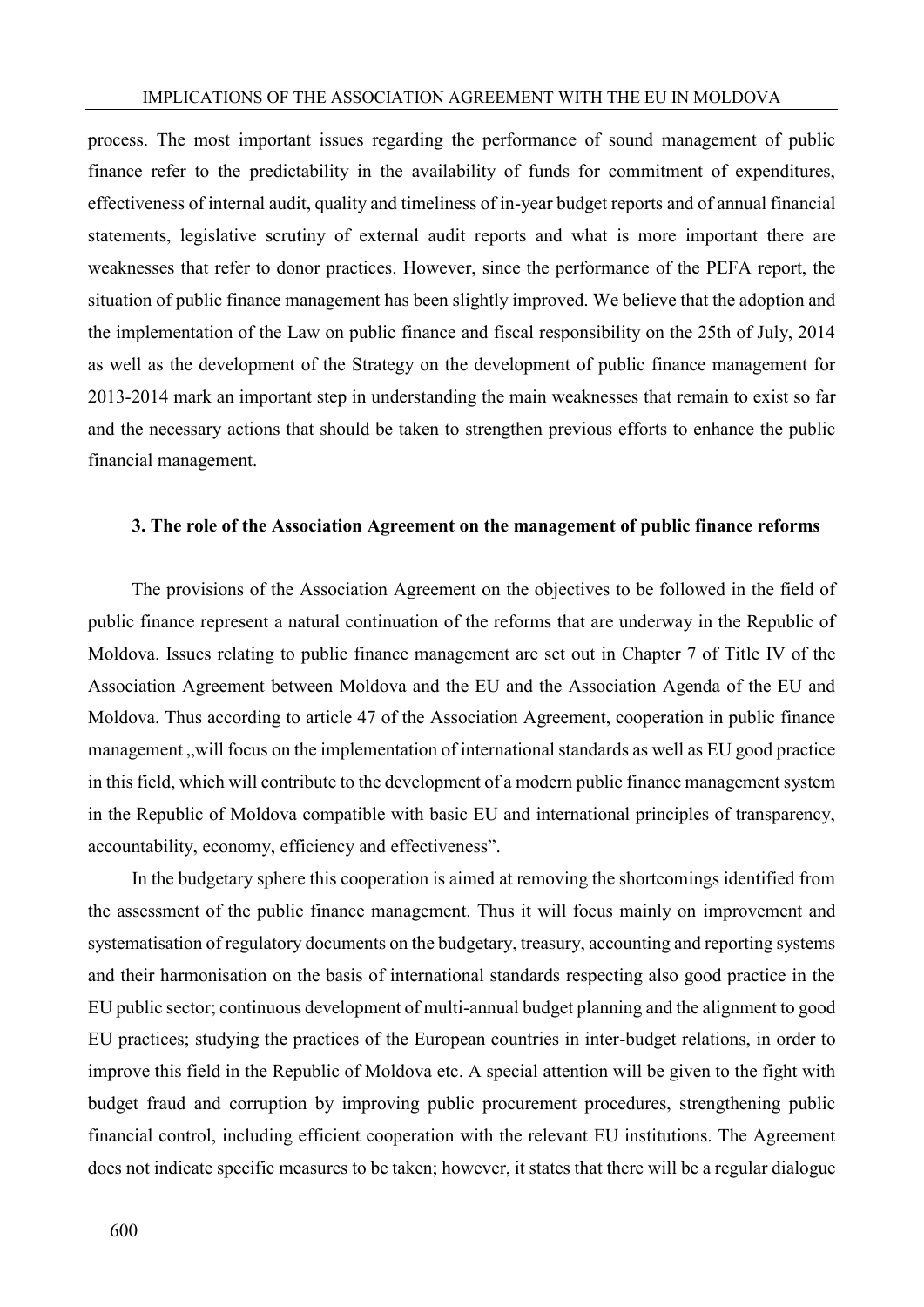#### Lilia ROTARU, Iulia CAPRIAN and Tatiana COVALSCHI

on these issues. The dialogue between the two sides has already begun and it is accompanied by financial support for further reforms of public sector management, offered to the Republic of Moldova under the Financing Agreement between the Government of the Republic of Moldova and the European Commission on Support to Public Finance Policy Reforms in Moldova. It supports the efforts of the Government of the Republic of Moldova to progress in some of the crucial areas foreseen by the Association Agreement, including the improvement of public governance. The funding is included in the Single Support Framework for EU support to the Republic of Moldova (2014-2017), which was adopted on 11th of June, 2014 before signing the Association Agreement. Sound management and control of public finances, as well as improved public finance management and transparency, are key political dialogue and reform areas. The financial support is intended to enhance the capacities of the Ministry of Finance, Parliament and the Court of Accounts of Moldova in the management of public money.

The assessment of the objectives supported by the financial agreement shows that the purpose of the management of the public finance reforms in the Republic of Moldova, which are being funded by the EU, is the need to ensure effective use of public funds as to create trusting relationships with Member States, European institutions, and in particular the European Commission. The measures to be promoted include a much larger area of beneficiaries. Unlike previous reforms which were concentrated on the executive authorities, the new reform actions will also focus on legislative authority's capacity building, especially by strengthening the capacity of legislative control, increasing the transparency of the budget adoption procedure and enhancing the accountability of public finances by developing the institutional capacities of the Court of Accounts. As regards to the executive authorities, the reform will focus on improving tax administration and increasing independence of the State Tax Service and the Customs Service, strengthening medium-term planning, improving public access to budget information, improving debt management and strengthening expenditure control and public reporting. Unlike the previous reforms, the objectives of the present reforms envisaged in the Association Agreement, are defined more precisely. This allows us to assume that the EU puts much more hope in the management of public finance reforms, and thus the future European course of our country depends on achieving these objectives.

Until now, the public finance management reform had been focused mainly on the planning and execution phases of NPB. Nonetheless it is obvious that the main problems lay in poor budgetary reporting and control. More than that, we consider that corruption and fraud are the main risk areas for all the reform promoted in our country. Financial control fails to satisfy the needs of sound management of public finance. Although several actions regarding public financial control have been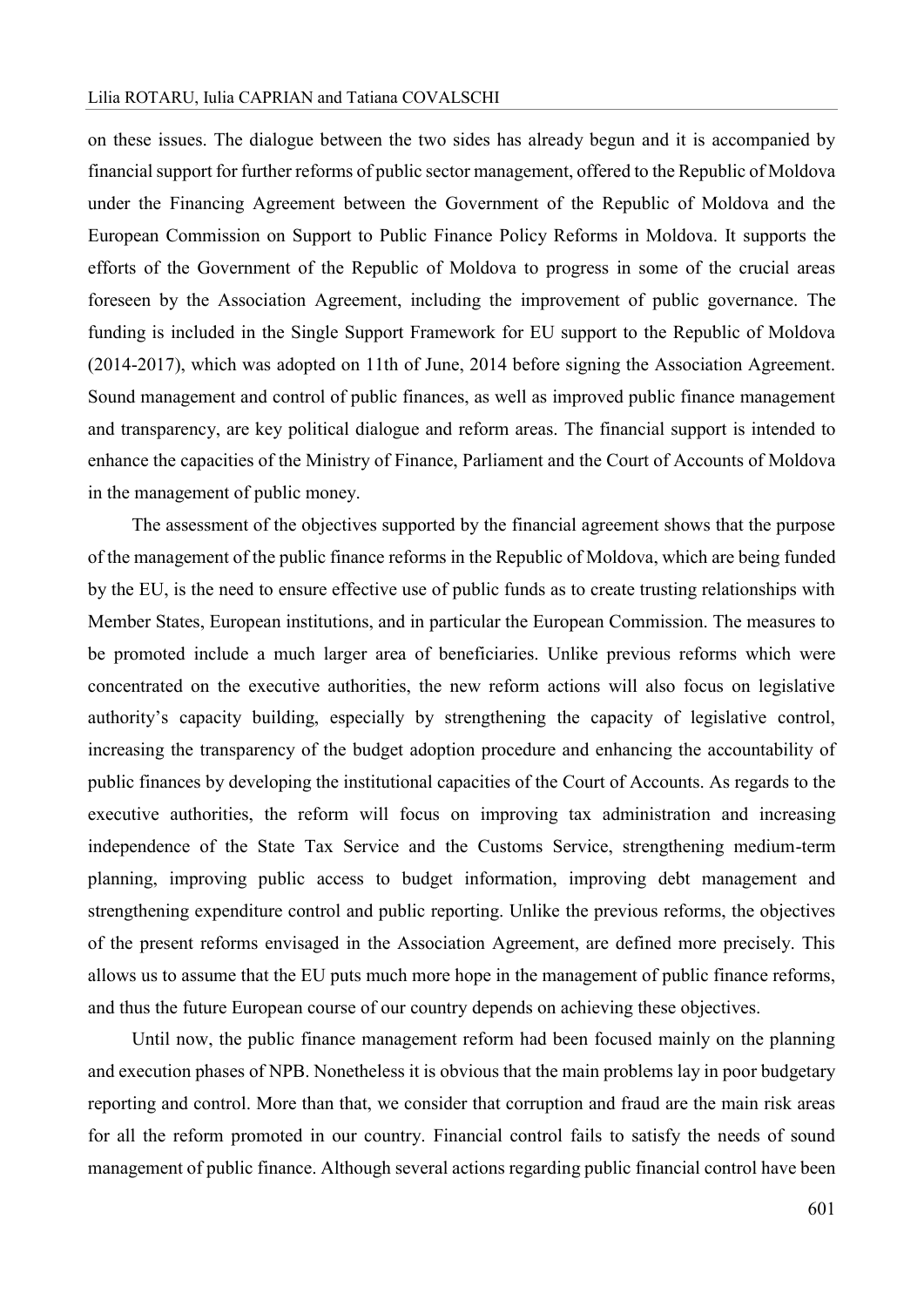undertaken until now, they were made separately, without coordination. This has led to the current situation when public financial control is regulated in a fragmented way through several legal acts and is exercised by several institutions with an overlapping and duplication of functions. The low effectiveness of financial control in recent years should prompt policy makers and specialists to concern about the reorganization of the existing public financial control system basing on internationally recognized principles and taking into account the realities of our country. Improving financial control should not be formal, but actual, realized through a productive cooperation with all the institutions involved that would contribute to the improvement of financial control in the Republic of Moldova.

#### **Conclusions**

Moldovan public authorities are involved in a complex process of public finance reforms and the agenda of these reforms is very ambitious and optimistic. The bases of the promoted reforms lays in strategic budget planning that was initiated back in 2002, by the introduction of the MTEF, that was continued afterwards with efforts made on enhancing sustainability, performance, transparency and accountability of public finance. Although a lot of work has been done already, many lacks remain to exist. The main problem with the financial public management is the week public financial control. For this reason it is necessary to continue public finance management reforms that were initiated in the Republic of Moldova but with an emphasis on the fight with budget fraud and corruption. The most urgent actions that should be undertaken consist in improving public procurement procedures, enhancing the internal control, financial inspection and external audit. We believe that only in such a way trustful relation with EU could be created and this is particularly important as it could permit to absorb more European funds to invest in the economic and social development in our country.

### **Acknowledgements**

European Commission through the ERASMUS MUNDUS Programme, IANUS project has supported this research.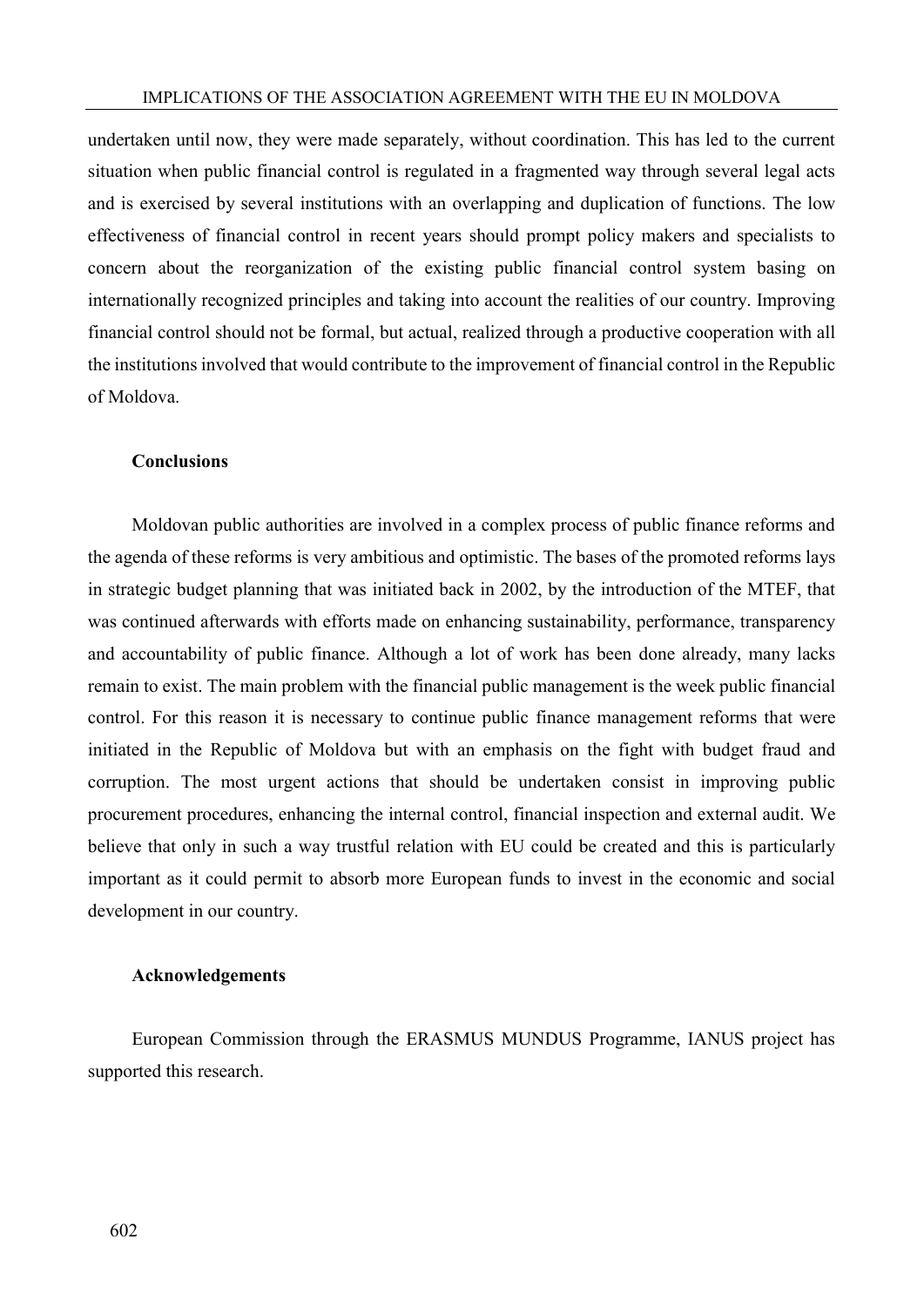#### **References**

- Allen, R. and Tommasi, D. (2001), *Managing public expenditures. A reference book for transition countries*, OCDE, available at: [http://www1.worldbank.org/publicsector/pe/oecd pemhand](http://www1.worldbank.org/publicsector/pe/oecd%20pemhandbook.pdf) [book.pdf](http://www1.worldbank.org/publicsector/pe/oecd%20pemhandbook.pdf) (accessed 28 April 2015)
- EU Moldova Association Agenda, available at: [http://www.mfa.gov.md/comunicate-presa](http://www.mfa.gov.md/comunicate-presa-md/497996/)[md/497996/](http://www.mfa.gov.md/comunicate-presa-md/497996/) (accessed 13 March 15).
- Foreign Policy Association of Moldova (2013), "Republic of Moldova's relations with the European Union: from cooperation to integration", aavailable at: [http://www.ape.md/doc.php?l=ro](http://www.ape.md/doc.php?l=ro%20&idc=173&id=2058)  [&idc=173&id=2058](http://www.ape.md/doc.php?l=ro%20&idc=173&id=2058) (accessed 11 March 2015).
- Hallerberg, M. and Yläoutinen, S. (2008), "Fiscal Governance in Central and Eastern Europe Before and After European Union Accession: What Role Europeanisation?", *Hertie School of Governance – working papers,* No. 37, available at: [http://www.hertie-school.org/fileadmin/](http://www.hertieschool.org/fileadmin/%20images%20/Downloads/working_papers/37.pdf)  [images /Downloads/working\\_papers/37.pdf](http://www.hertieschool.org/fileadmin/%20images%20/Downloads/working_papers/37.pdf) (accessed 29 April 2015).
- Ministry of Finance of the Republic of Moldova (2014), *Consolidated Annual Report on Public Internal Financial Control in 2013*, available at: [http://mf.gov.md/about/cfpi/aud\\_int/](http://mf.gov.md/about/cfpi/audint/%20raportaudit)  [raportaudit](http://mf.gov.md/about/cfpi/audint/%20raportaudit) (accessed 13 March 2015).
- Oficial Gazette of Republic of Moldova (2013), "Strategy on the Development of Public Finance Management 2013-2020", approved by Government Decision no.573 of 06.08.2013, No.173- 176, 9 August.
- Oficial Gazette of Republic of Moldova (2014a), "Association Agreement between the European Union and the European Atomic Energy Community and their Member States, of the one part, and the Republic of Moldova, of the other part", approved by Law no.112 of 02.07.2014, No.185-199, 18 July.
- Oficial Gazette of Republic of Moldova (2014b), "Financing Agreement between the Government of the Republic of Moldova and the European Union support program for reforms on public finance policy in the Republic of Moldova", signed on 27th of October 2014, approved by Government Decision no.921 of 12.11.2014, No.340-343, 14 November.
- Public Expenditure and Financial Accountability (PEFA), "Assessment update for Moldova (2008- 2010) Republic of Moldova Public Expenditure and Financial Accountability Assessment. Public Financial Management Performance Report", available at: [http://www.mf.gov.md/files/reports/Moldova%20PEFA%202011\\_Final%20Report\\_26.02.12](http://www.mf.gov.md/files/reports/Moldova%20PEFA%202011_Final%20Report_26.02.12%20APPROVED.pdf) [%20APPROVED.pdf](http://www.mf.gov.md/files/reports/Moldova%20PEFA%202011_Final%20Report_26.02.12%20APPROVED.pdf) (accessed 28 April 15).